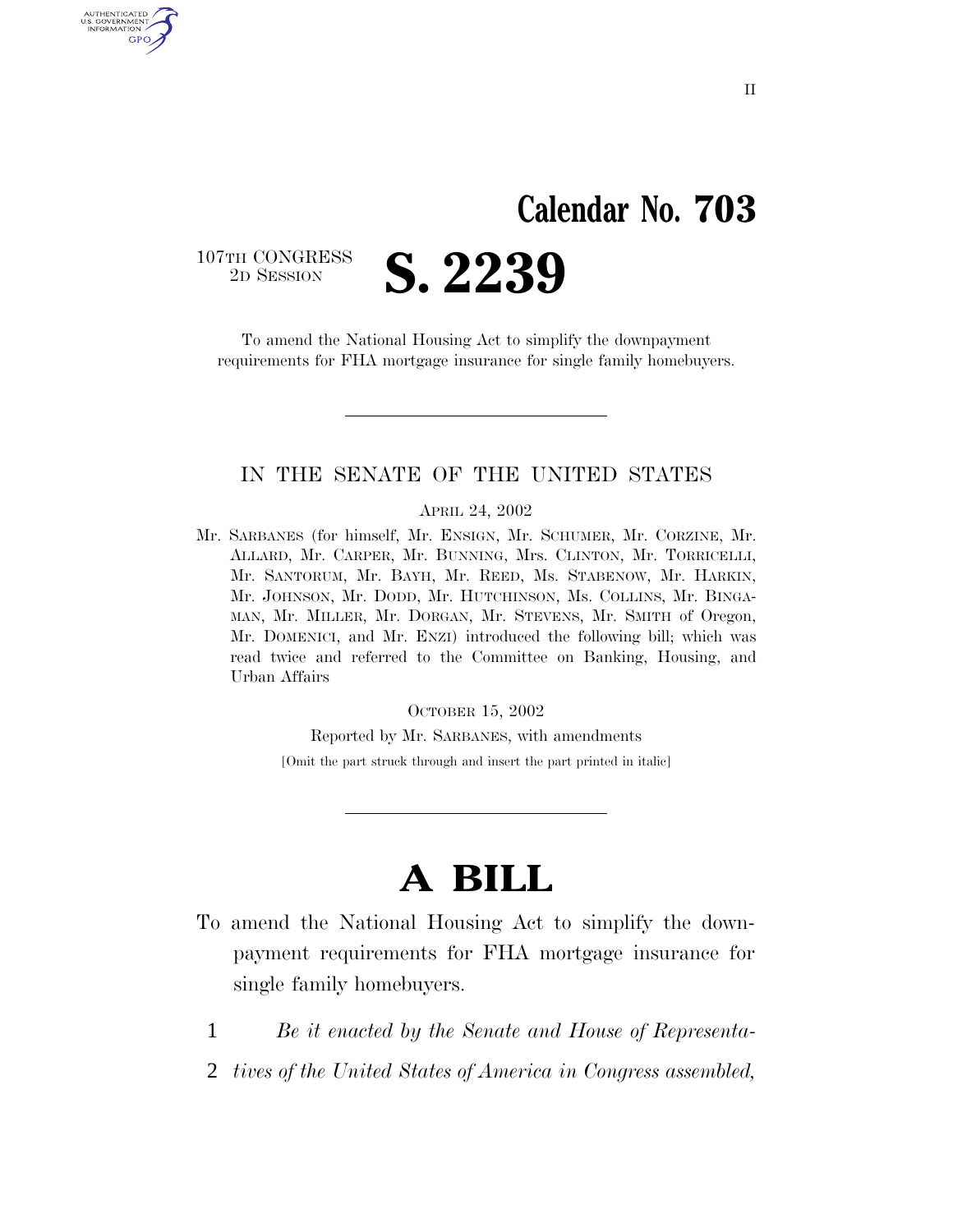| $\mathbf{1}$ | <b>SECTION 1. SHORT TITLE.</b>                     |
|--------------|----------------------------------------------------|
| 2            | This Act may be cited as the "FHA Downpayment"     |
| 3            | Simplification Act of 2002".                       |
| 4            | SEC. 2. DOWNPAYMENT SIMPLIFICATION.                |
| 5            | Section 203 of the National Housing Act (12 U.S.C. |
| 6            | $(1709)$ is amended—                               |
| 7            | $(1)$ in subsection $(b)$ —                        |
| 8            | $(A)$ by striking "shall—" and inserting           |
| 9            | "shall comply with the following:";                |
| 10           | $(B)$ in paragraph $(2)$ —                         |
| 11           | $(i)$ in subparagraph $(A)$ , in the matter        |
| 12           | that precedes clause (ii), by moving the           |
| 13           | margin $2 \text{ ems}$ to the right;               |
| 14           | (ii) in the undesignated matter imme-              |
| 15           | diately following subparagraph (B)(iii)—           |
| 16           | (I) by striking the second and                     |
| 17           | third sentences of such matter; and                |
| 18           | (II) by striking the sixth sentence                |
| 19           | (relating to the increases for costs of            |
| 20           | solar energy systems) and all that fol-            |
| 21           | lows through the end of the last un-               |
| 22           | designated paragraph (relating to dis-             |
| 23           | elosure notice); and                               |
| 24           | $(II)$ by striking the seventh sen-                |
| 25           | tence (relating to principal obligation)           |
| 26           | and all that follows through the end of            |
|              |                                                    |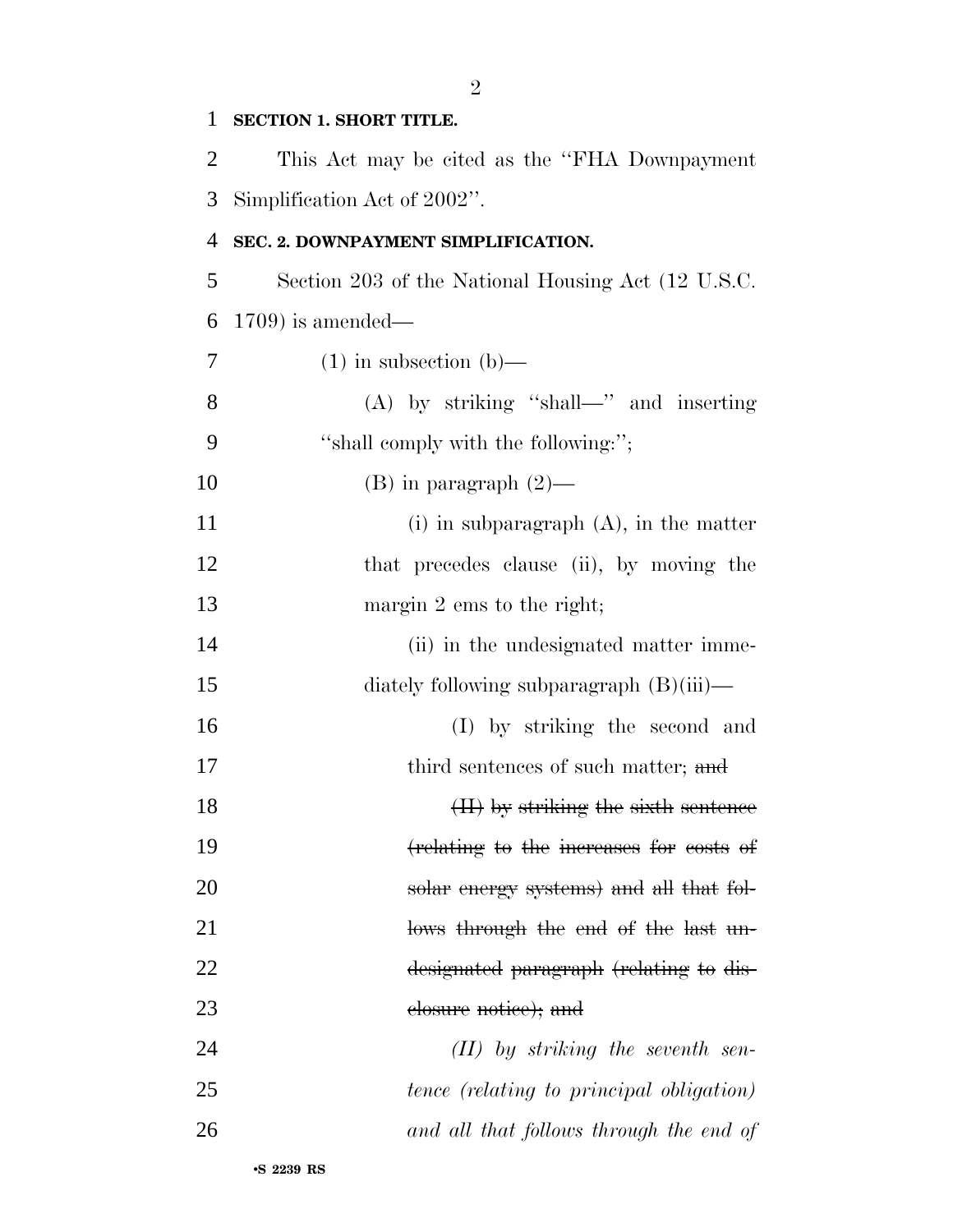| $\mathbf{1}$   | the ninth sentence (relating to charges      |
|----------------|----------------------------------------------|
| $\overline{2}$ | and fees); and                               |
| 3              | $(III)$ by striking the eleventh sen-        |
| $\overline{4}$ | tence (relating to disclosure notice) and    |
| 5              | all that follows through the end of the      |
| 6              | last undesignated paragraph (relating        |
| 7              | to disclosure notice requirements); and      |
| 8              | (iii) by striking subparagraph (B) and       |
| 9              | inserting the following:                     |
| 10             | " $(B)$ not to exceed an amount equal to the |
| 11             | sum of—                                      |
| 12             | "(i) the amount of the mortgage in-          |
| 13             | surance premium paid at the time the         |
| 14             | mortgage is insured; and                     |
| 15             | $\lq\lq$ (ii) in the case of —               |
| 16             | $\lq\lq$ a mortgage for a property           |
| 17             | with an appraised value equal to or          |
| 18             | less than $$50,000$ , $98.75$ percent of     |
| 19             | the appraised value of the property;         |
| 20             | $\lq\lq$ (II) a mortgage for a property      |
| 21             | with an appraised value in excess of         |
| 22             | \$50,000<br>but not in<br>of<br>excess       |
| 23             | $$125,000, 97.65$ percent of the ap-         |
| 24             | praised value of the property;               |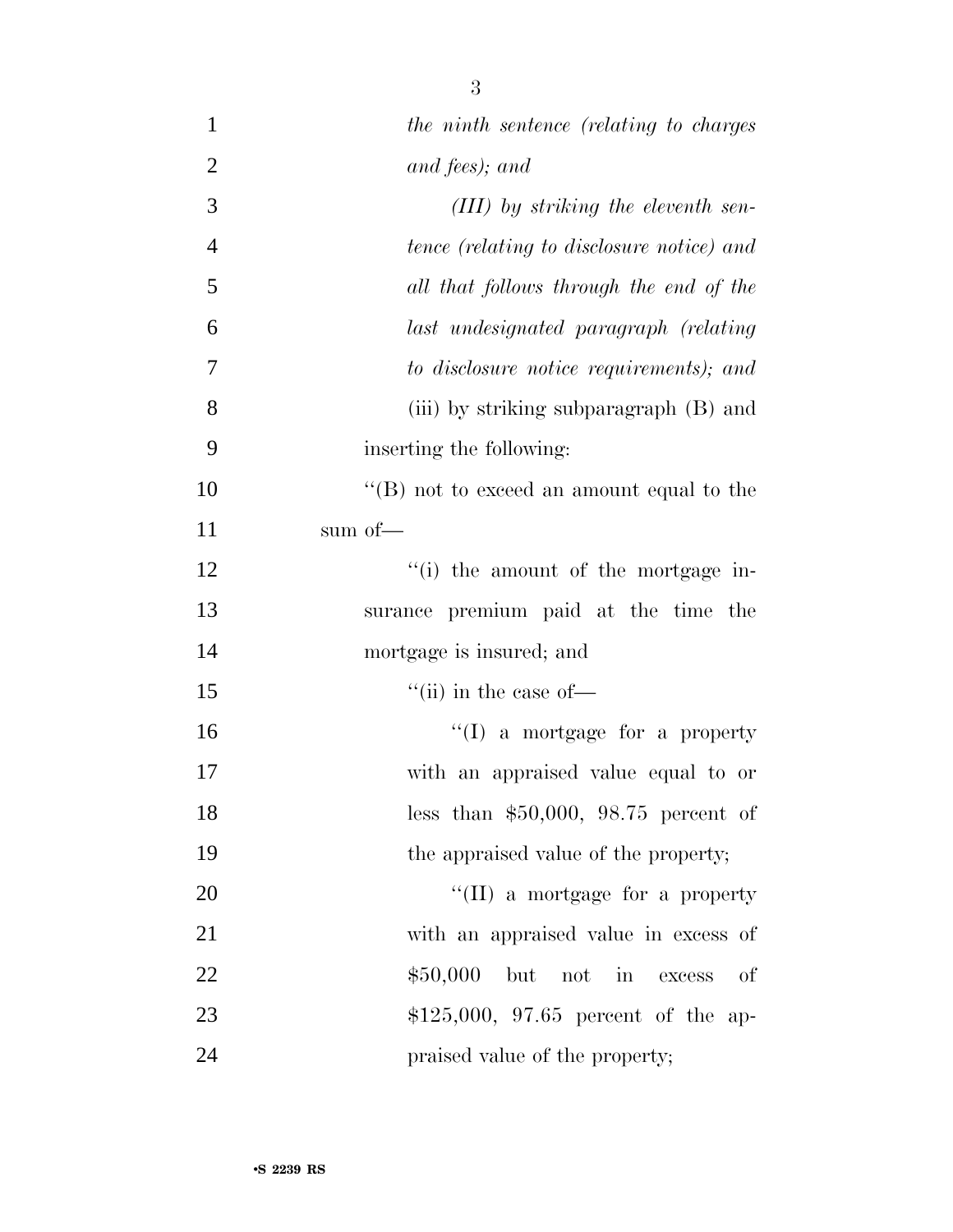| "(III) a mortgage for a property                  |
|---------------------------------------------------|
| with an appraised value in excess of              |
| $$125,000, 97.15$ percent of the ap-              |
| praised value of the property; or                 |
| $\lq\lq$ (IV) notwithstanding subclauses          |
| (II) and (III), a mortgage for a prop-            |
| erty with an appraised value in excess            |
| of \$50,000 that is located in an area            |
| of the State for which the average                |
| closing cost exceeds 2.10 percent of              |
| the average, for the State, of the sale           |
| price of properties located in the State          |
| for which mortgages have been exe-                |
| cuted, 97.75 percent of the appraised             |
| value of the property.";                          |
| (C) by transferring and inserting the text        |
| of paragraph $(10)(B)$ after the period at the    |
| end of the first sentence of the undesignated     |
| paragraph that immediately follows paragraph      |
| $(2)(B)$ (relating to the definition of "area");  |
| and                                               |
| $(D)$ by striking paragraph $(10)$ ; and          |
| $(2)$ by inserting after subsection (e), the fol- |
| lowing:                                           |
|                                                   |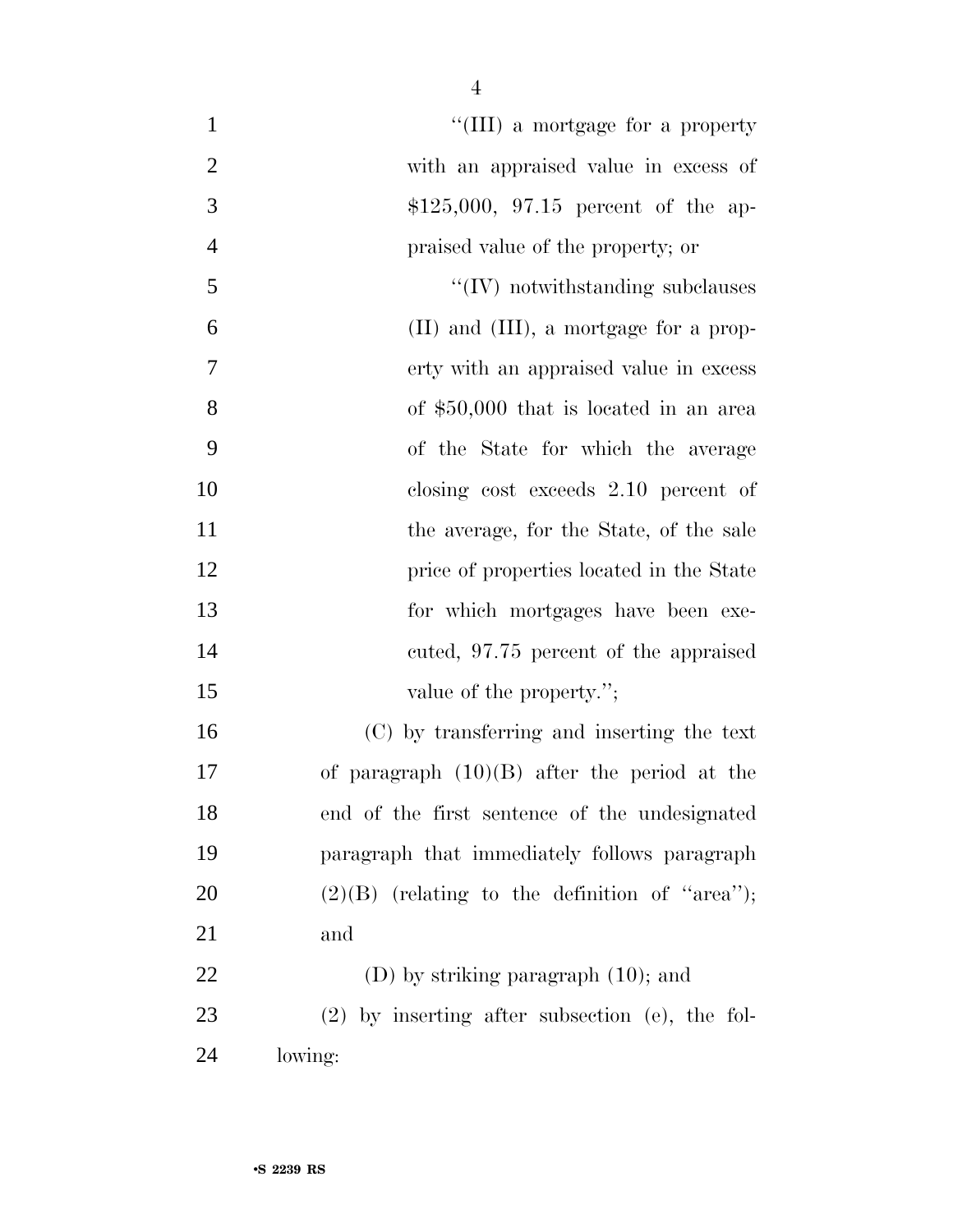''(f) DISCLOSURE OF OTHER MORTGAGE PROD-UCTS.—

| 3              | "(1) IN GENERAL.—In conjunction with any             |
|----------------|------------------------------------------------------|
| $\overline{4}$ | loan insured under this section, an original lender  |
| 5              | shall provide to each prospective borrower a disclo- |
| 6              | sure notice that provides a 1-page analysis of mort- |
| 7              | gage products offered by that lender and for which   |
| 8              | the borrower would qualify.                          |
| 9              | "(2) NOTICE.—The notice required under para-         |
| 10             | graph(1) shall include—                              |
| 11             | $\lq\lq$ (A) a generic analysis comparing the note   |
| 12             | rate (and associated interest payments), insur-      |
| 13             | ance premiums, and other costs and fees that         |
| 14             | would be due over the life of the loan for a loan    |
| 15             | insured by the Secretary under subsection (b)        |
| 16             | with the note rates, insurance premiums (if ap-      |
| 17             | plicable), and other costs and fees that would       |
| 18             | be expected to be due if the mortgagor obtained      |
| 19             | instead other mortgage products offered by the       |
| 20             | lender and for which the borrower would qualify      |
| 21             | with a similar loan-to-value ratio in connection     |
| <u>22</u>      | with a conventional mortgage (as that term is        |
| 23             | used in section $305(a)(2)$ of the Federal Home      |
| 24             | Loan Mortgage Corporation Act (12 U.S.C.             |
| 25             | $1454(a)(2)$ or section $302(b)(2)$ of the Federal   |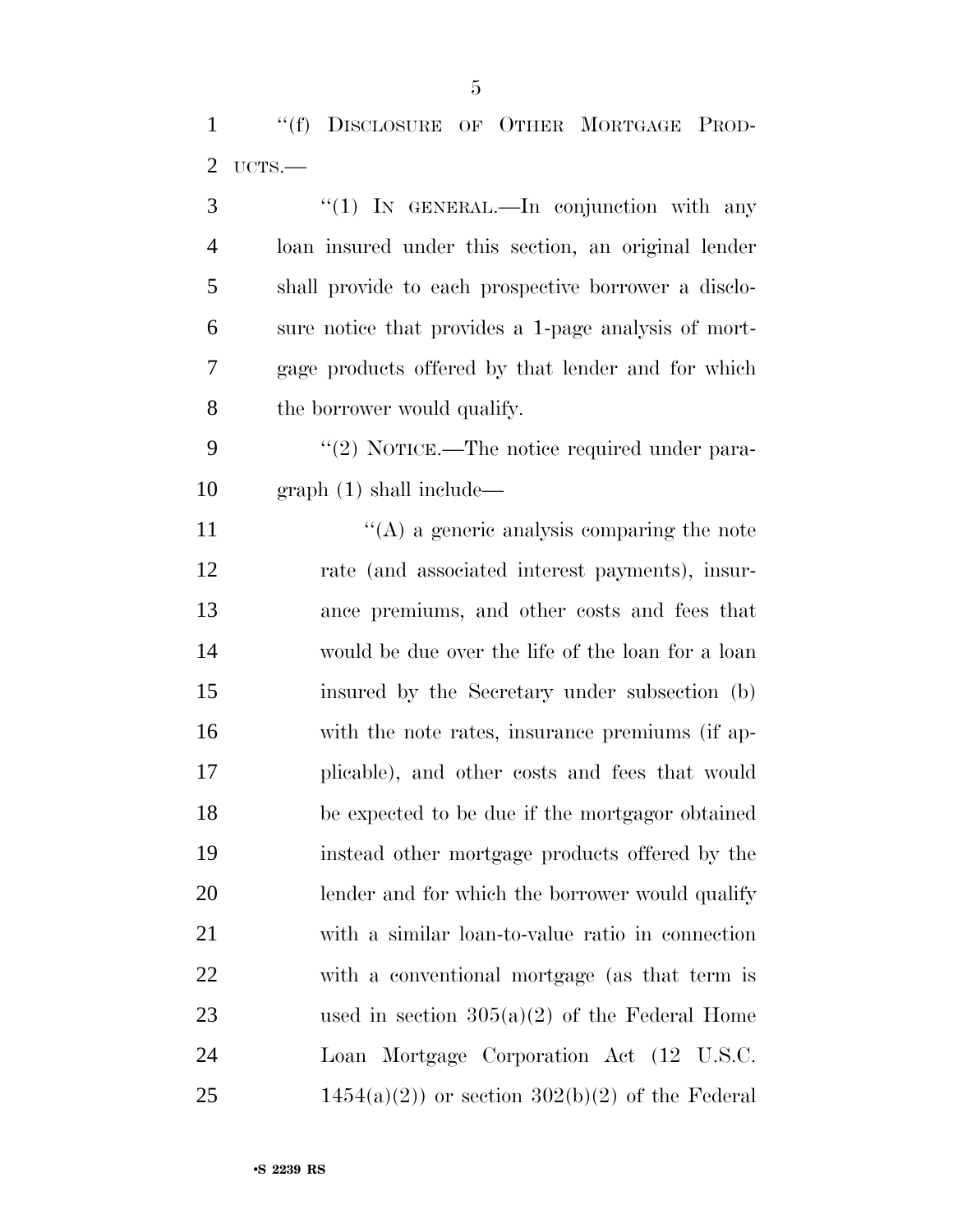| $\mathbf{1}$   | National Mortgage Association Charter Act (12           |
|----------------|---------------------------------------------------------|
| $\overline{2}$ | U.S.C. $1717(b)(2)$ , as applicable), assuming          |
| 3              | prevailing interest rates; and                          |
| $\overline{4}$ | $\lq\lq (B)$ a statement regarding when the re-         |
| 5              | quirement of the mortgagor to pay the mort-             |
| 6              | gage insurance premiums for a mortgage in-              |
| 7              | sured under this section would terminate, or a          |
| 8              | statement that the requirement shall terminate          |
| 9              | only if the mortgage is refinanced, paid off, or        |
| 10             | otherwise terminated.".                                 |
| 11             | SEC. 3. CONFORMING AMENDMENTS.                          |
| 12             | Section 245 of the National Housing Act (12 U.S.C.)     |
| 13             | $1715z-10$ ) is amended—                                |
| 14             | $(1)$ in subsection $(a)$ , by striking ", or if the    |
| 15             | mortgagor" and all that follows through "case of        |
| 16             | veterans"; and                                          |
| 17             | $(2)$ in subsection $(b)(3)$ , by striking ", or, if    |
| 18             | the" and all that follows through "for veterans,".      |
| 19             | SEC. 4. REPEAL OF GNMA GUARANTEE FEE INCREASE.          |
| 20             | Section 972 of the Higher Education Amendments of       |
| 21             | 1998 (Public Law 105-244; 112 Stat. 1837) is hereby re- |
|                | 22 <i>pealed.</i>                                       |